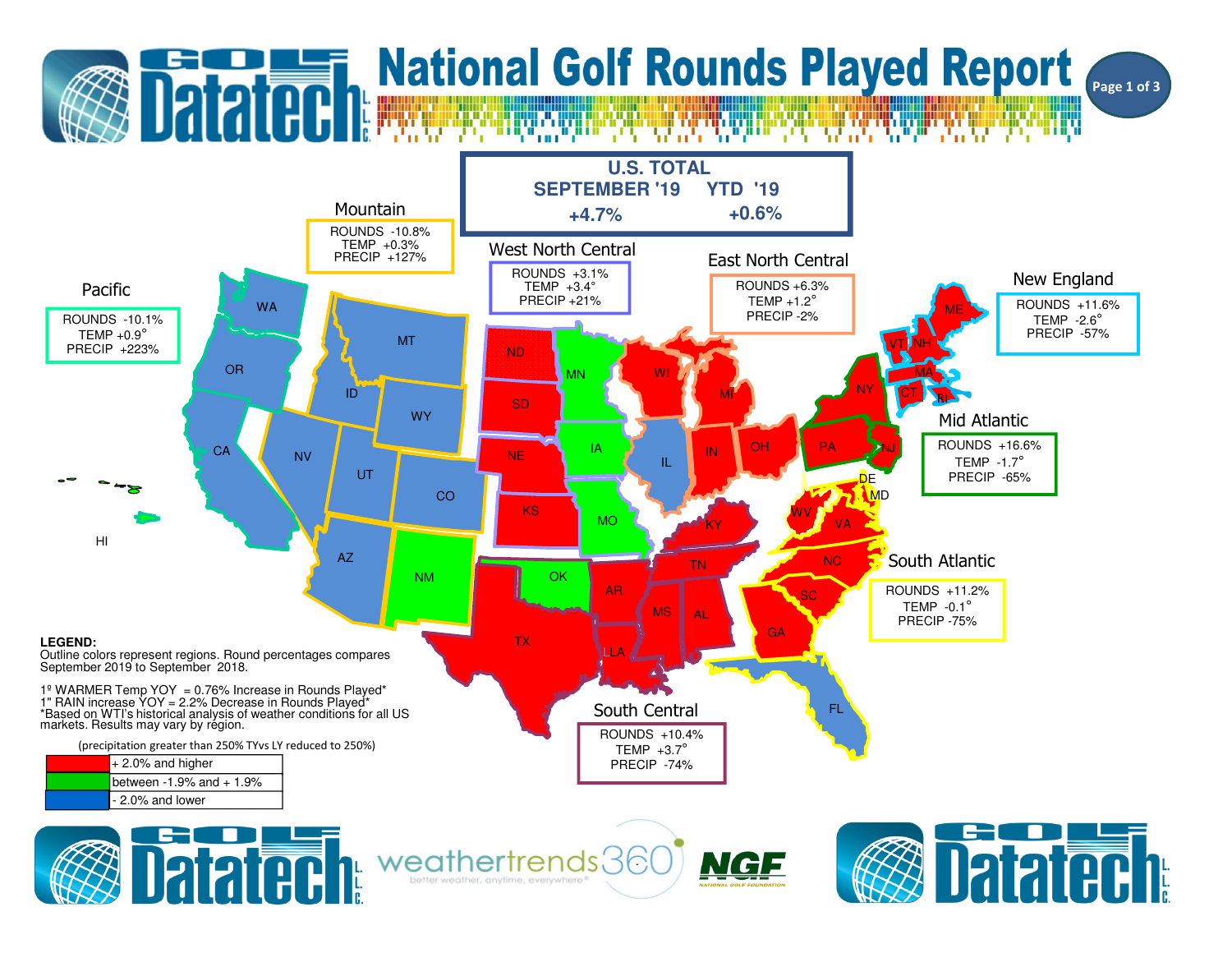## **National Golf Rounds Played Report**



**SEPT YTDSEPTEMBER 2019** SEPT YTD **PACIFIC -10.1% -3.5% SOUTH ATLANTIC 11.2% 3.2% SEPT YTD** DE, DC, MD **29.5%29.5% 13.2%**<br>36.9% **16.2% CA -6.6% -5.0% UNITED STATES 4.7% 0.6%** Washington/Baltimore 36.9% 16.2% Los Angeles -3.3% -2.9% **PUBLIC ACCESS 4.5% 0.3%** FL **-3.0% 0.5%** Orange County -6.7% -7.1% **5.5% 1.7%** Jacksonville -5.5% 1.3% Palm Springs -16.3% 0.4% Orlando 3.5% 4.0% Sacramento -8.2% -7.1% **EAST NORTH CENTRAL 6.3% 2.3%** Tampa 3.7% -0.7% San Diego -12.4% **-2.3% -0.8%-0.8%** Palm Beach -8.9% 1.3%<br>-1.9% Naples/Ft Myers 5.2% 0.8% San Francisco/Oakland -4.9% -6.2% Chicago -4.5%  $0.8%$ HI **0.1% 1.8%** IN **10.3% 5.8%** Miami/Ft.Lauderdale -11.1% 0.8% OR **-18.5% -1.5%** MI **4.5% 1.9%** GA **3.3% 1.9%** Portland -20.2% -0.6% Detroit 11.5% 3.3% Atlanta 4.4% 2.5% $2.2%$ WA **-18.0% -0.4%** OH **17.3% 5.1%** NC **24.5% 2.2%** Seattle -12.3% 2.2% Cincinnati 23.9% 2.3% Greensboro/Raleigh 21.2% 6.1% $0.2%$ Cleveland 12.6% 2.7% SC **7.7% 0.2%** $1.4%$ **MOUNTAIN -10.8% -2.6%** WI **2.8% 0.0%** Charleston -1.6% 1.4% AZ **-3.7% 0.7%** Hilton Head -3.8% 1.1% Phoenix  $-2.9\%$  1.0% % Myrtle Beach 29.4% 3.1%<br>02.4% 20.9% 10.4% 2.0% 20.2% 12.0% CO **-4.3% -2.5% SOUTH CENTRAL 10.4% -3.0%** VA, WV **30.3% 12.9%** Denver 0.7% -2.4% AL **6.3% -4.2%** $-7.4%$ ID, WY, MT, UT **-19.3% -5.1%** AR, LA, MS **9.6% -7.4% MID ATLANTIC 16.6% 5.2%** NM **-1.5% -3.9%** KY **12.9% -2.9%** NJ **17.3% 11.4%** NV **-8.1% -2.2%** OK **0.6% -5.7%** NY **8.9% 1.1%** Las Vegas -9.4% -5.3% TN **9.9% 4.4%**4.4% New York City 17.0% 8.0%<br>-2.6% PA 25.8% 6.9% TX **13.4% -2.6%** PA **25.8% 6.9% WEST NORTH CENTRAL 3.1% 1.1%** Dallas/Ft. Worth 20.2% -1.0% Philadelphia 27.4% 8.7% KS, NE **9.9% 1.0%** Houston 8.5% -2.8% Pittsburgh 25.8% 9.0% ND,SD **2.4% 6.5%6.5%** San Antonio 32.5% 4.2%<br>**1.5%** MN **1.0% 1.5%** Minneapolis/St.Paul 4.4% 4.7% **NEW ENGLAND 11.6% 2.8%** CT **9.0% 6.0%** IA, MO **0.3% -0.4%** MA, RI **13.2% 1.5%** St Louis -1.7% -1.9% Boston 8.8% -0.1% Kansas City 3.4% -2.5% ME, NH, VT **11.1% 3.0% PRIVATE**

> For more information contact Golf Datatech, golfroundsplayed@golfdatatech.com or call 407-944-4116The percentages represent the differences in number of rounds played comparing September 2019 to Septemer 2018